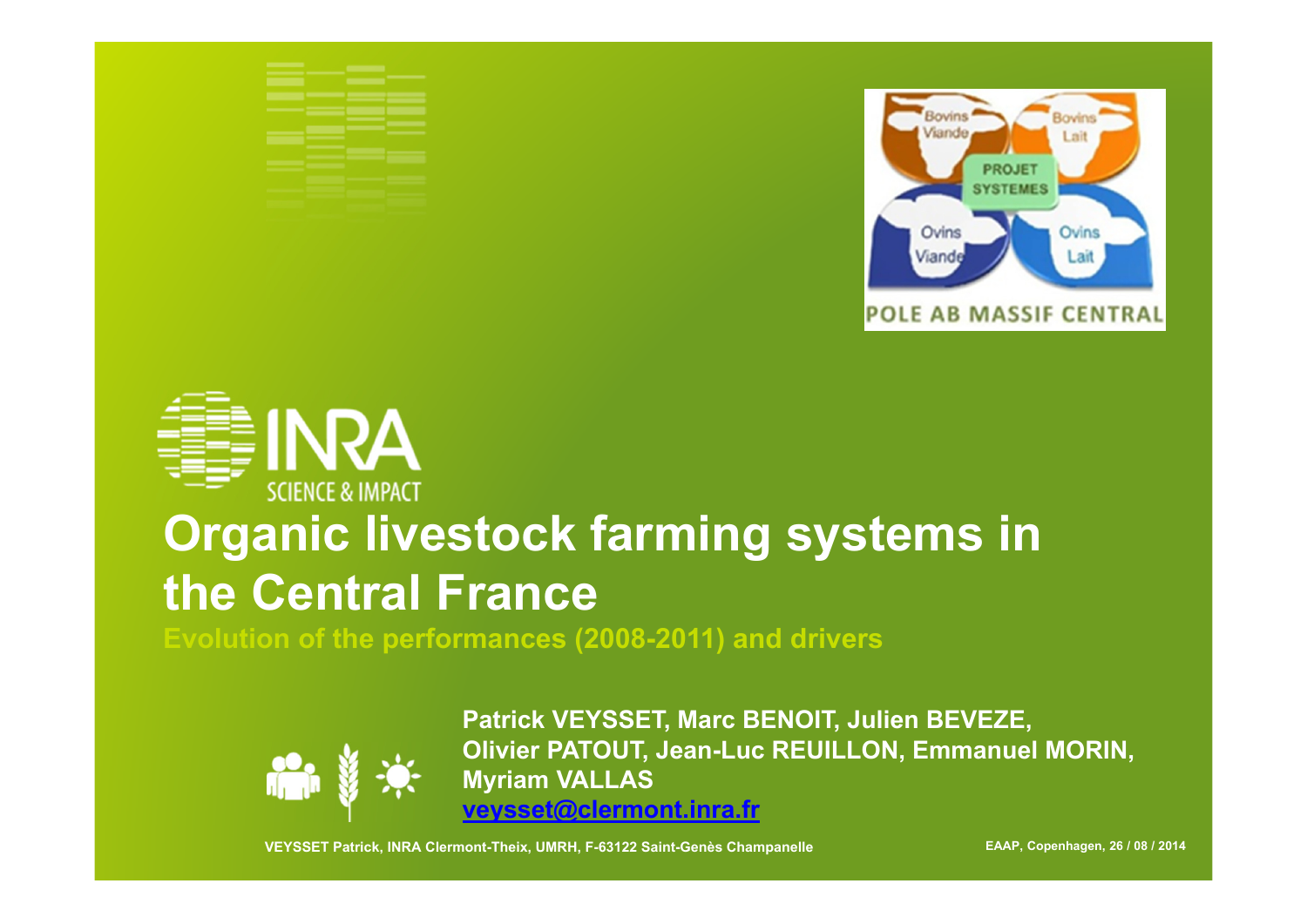# **INTRODUCTION, AIMS**

- **The "Organic System" project**
	- A multi‐collaborators project
		- Professional organisations
		- Research
		- Agricultural Extension & Development Services
		- Higher education
	- 4 objectives:
		- Know the organic livestock farming systems in "Massif Central"
		- Enhance the technical and economic references
		- Improve the advising tools
		- Circulate information and knowledge
	- 4 productions
		- Bovine: beef and milk production
		- Sheep: meat and dairy production
	- Three types of monitoring at the farm scale:
		- **Annual:** a techno‐economic appraisal/farm/year
		- **Multi‐year:** each farm tracked over 4 years (2008‐2011)
		- **Thematic:** feeding system, work management, sustainability





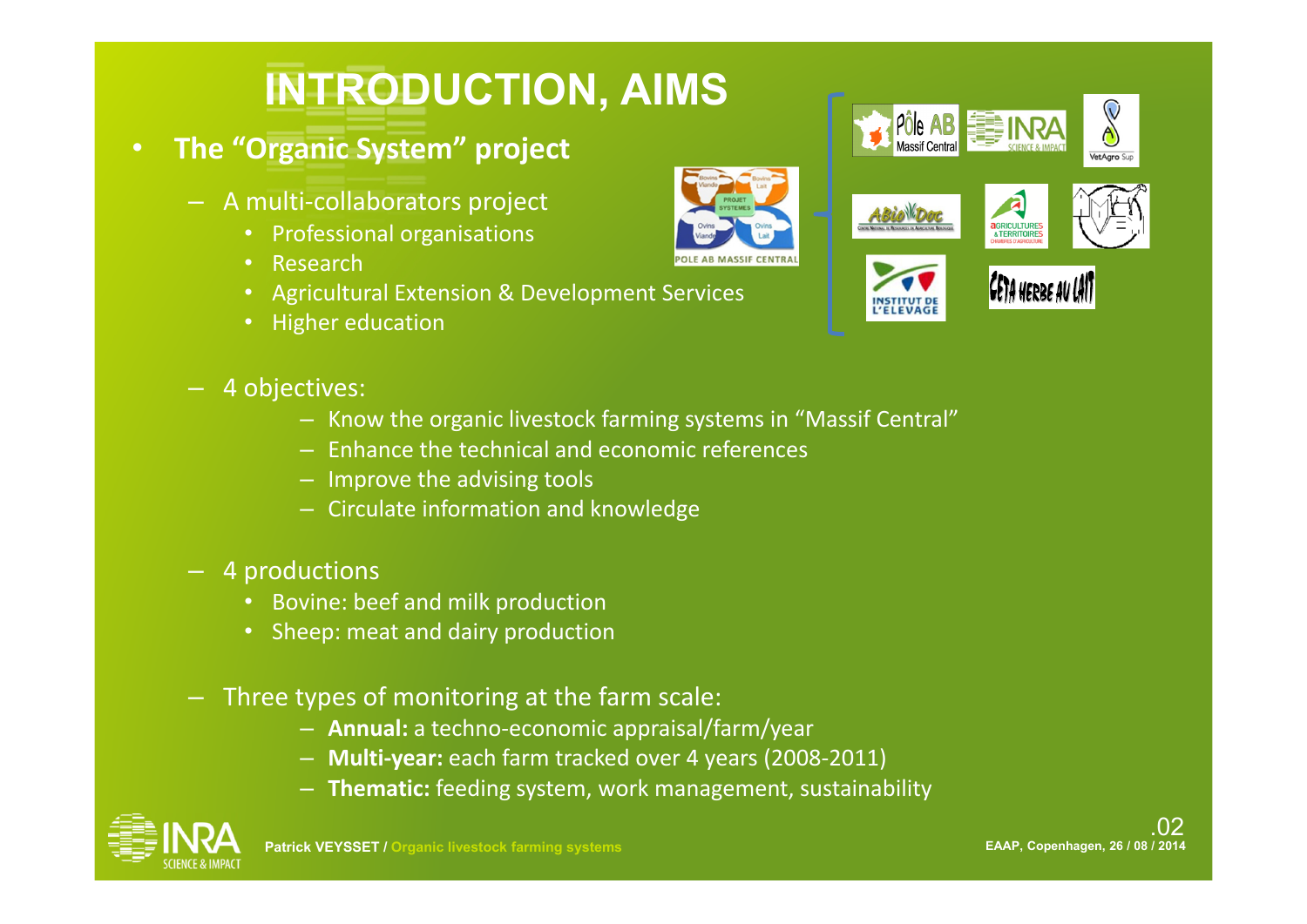## **56 farms 2008-2011, constant sample**

#### $\bullet$ **56 farms**

- 23 suckler cattle (SC)
- 14 dairy cattle (DC)  $\bigcap$
- 14 dairy sheep (DS)  $\bigcap$
- 5 meat sheep (MS)
- • **Organic certification > 5 years**
	- 80% certified for more than 10 years

### • **% of total organic certified animals in MC**

- $-$  590 dairy cows  $\rightarrow$  8 %
- $-$  1 430 suckler cows  $\rightarrow$  7 %
- $-$  1 440 suckling ewes  $\rightarrow$  4 %
- $-$  8 100 dairy ewes  $\rightarrow$  20 %





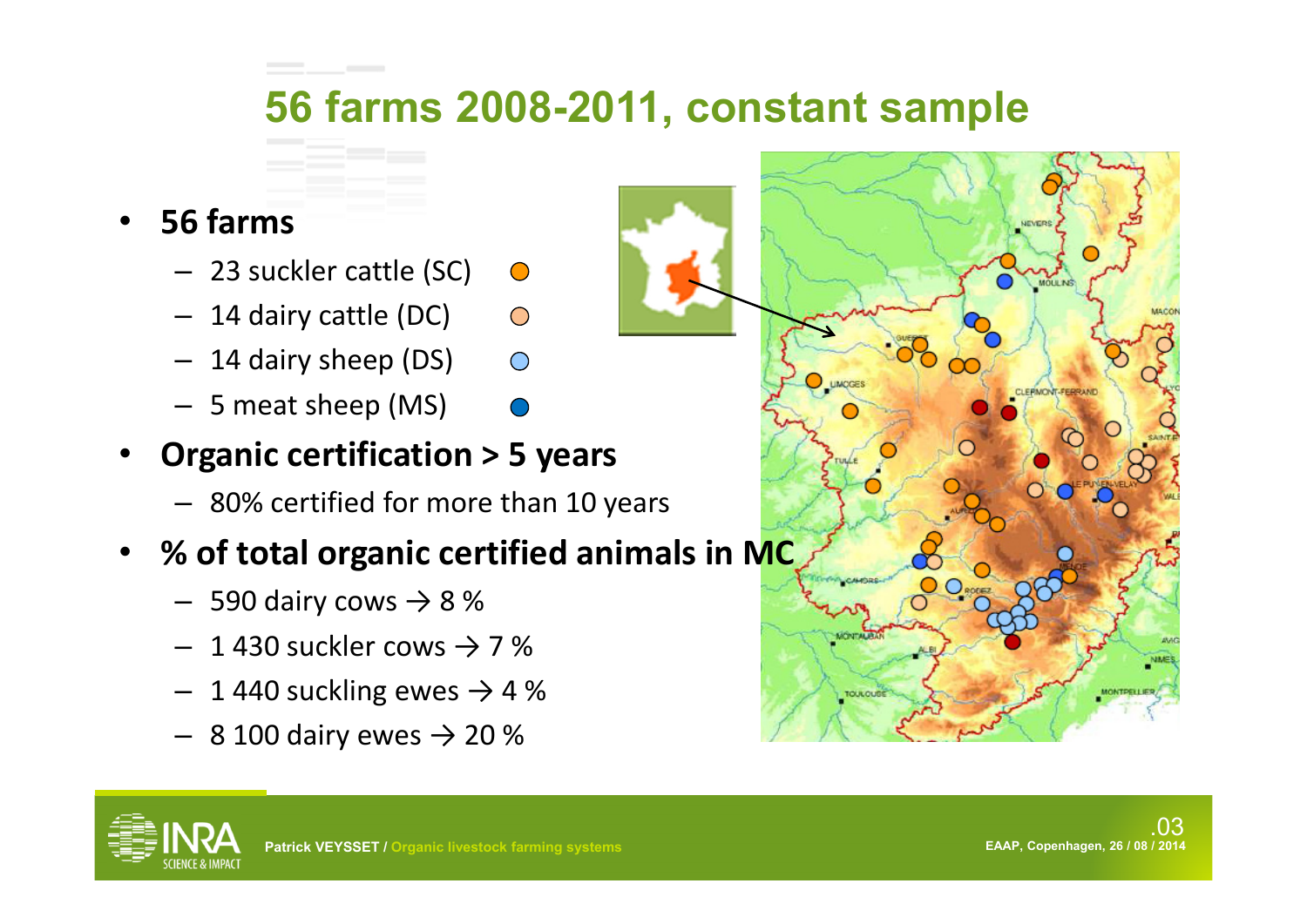# **Method: data analysis**

### • **Multi ‐year evolution**

- Assessment of the 4 productions as an unique one
- Descriptive analysis: 56 farms, annual average
- Variables with specific dimension according to the production (eg animal productivity): relative values, base 100 in 2008
- Economic variables: constant euros 2011

## • **Global variability: Principal Component Analysis**

- 56 farms \* 4 years = 224 observations
- Standardised centred variables/production/year: to eliminate the "production" and year effects
- Weighting of the farms: same weight for each production

#### •**Determinants of the economic performances**

- Sort variable: income / worker
- Ranking of the farm each year, total of the ranks (score) for each farm
- Ranking according to the total score

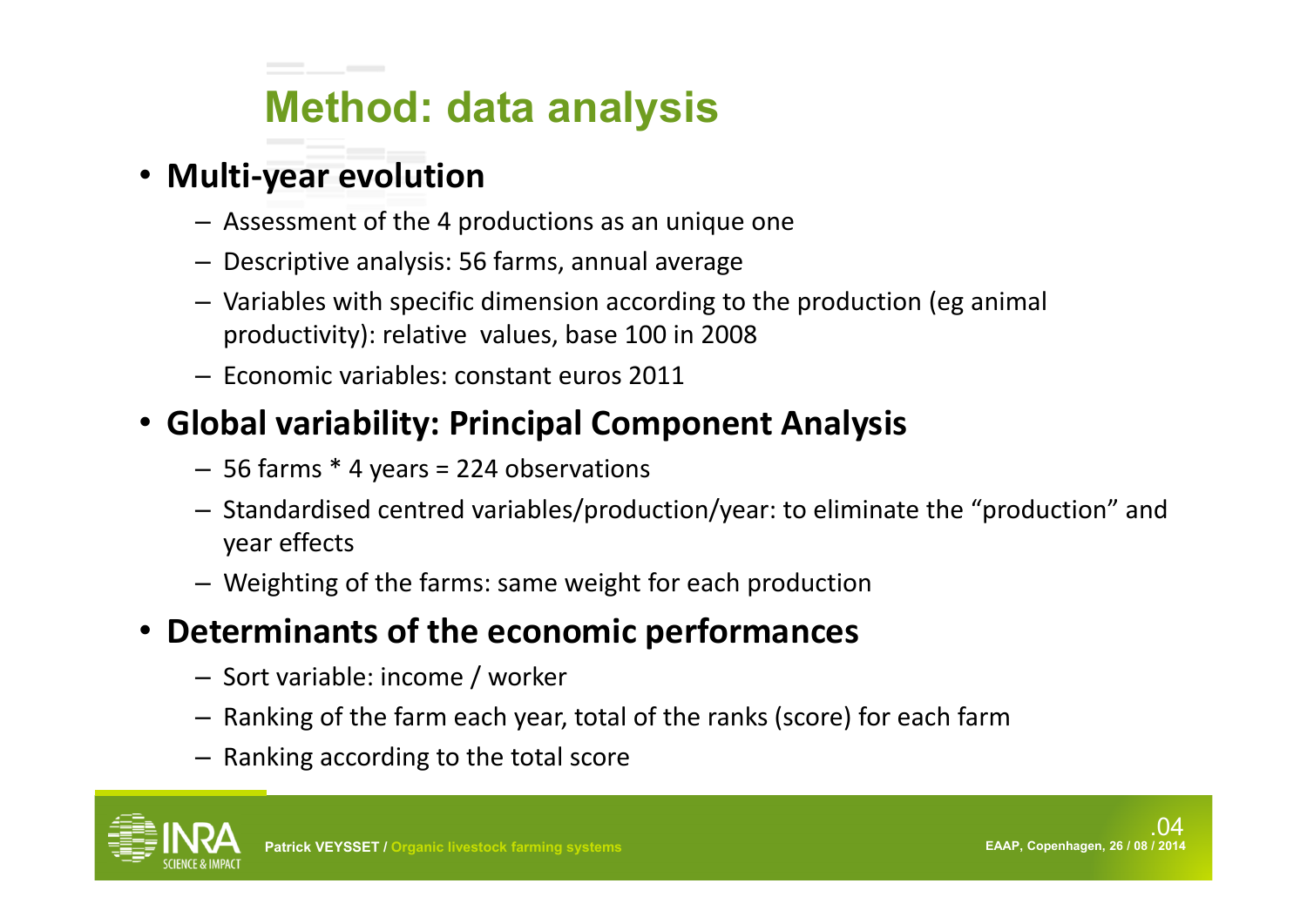## **Structures**

**Size, area, herd and cropping plan**

 $\bullet$ **Enlargement of the farms**





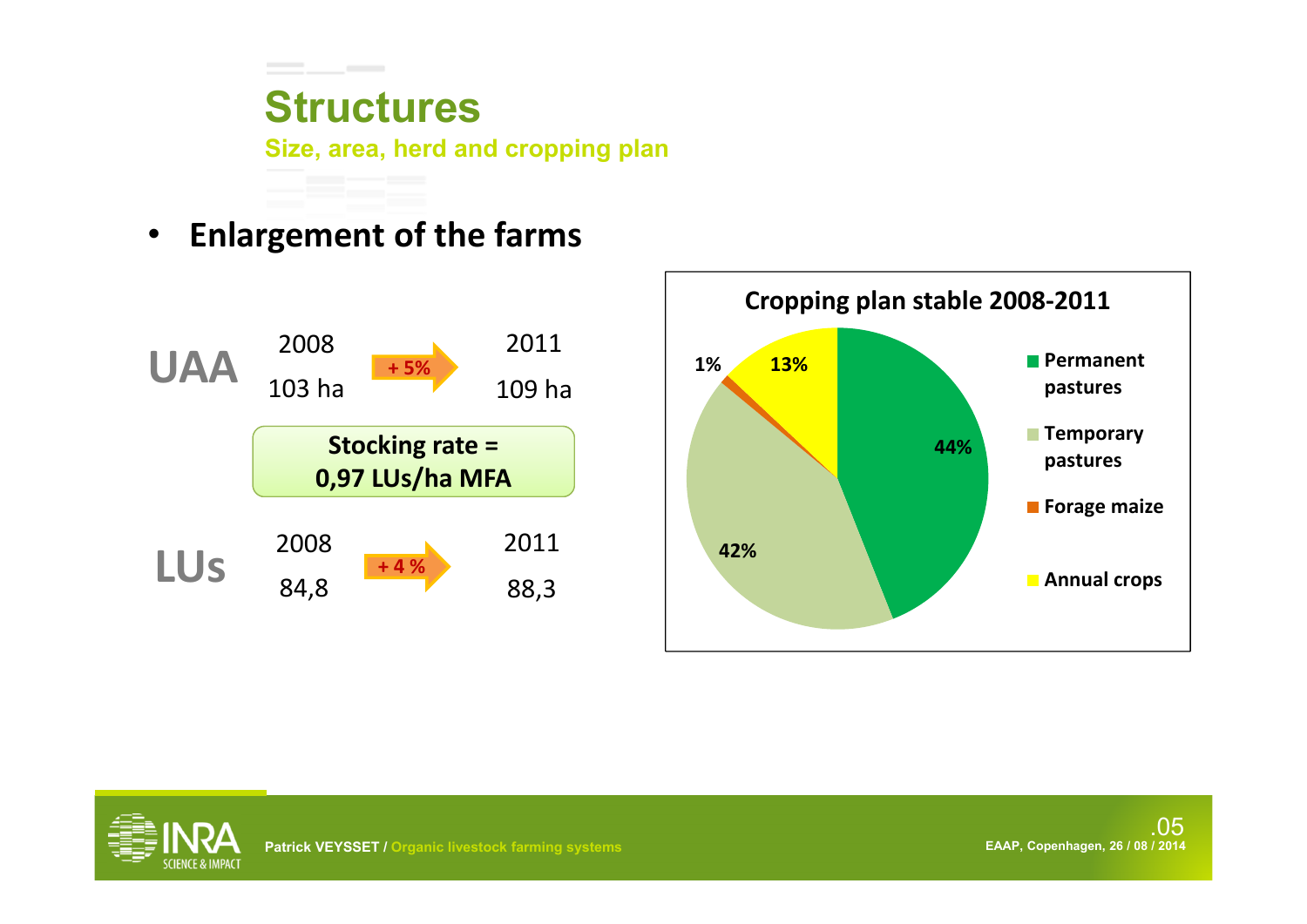## **Structures**

### **Wokforce and labour productivity**



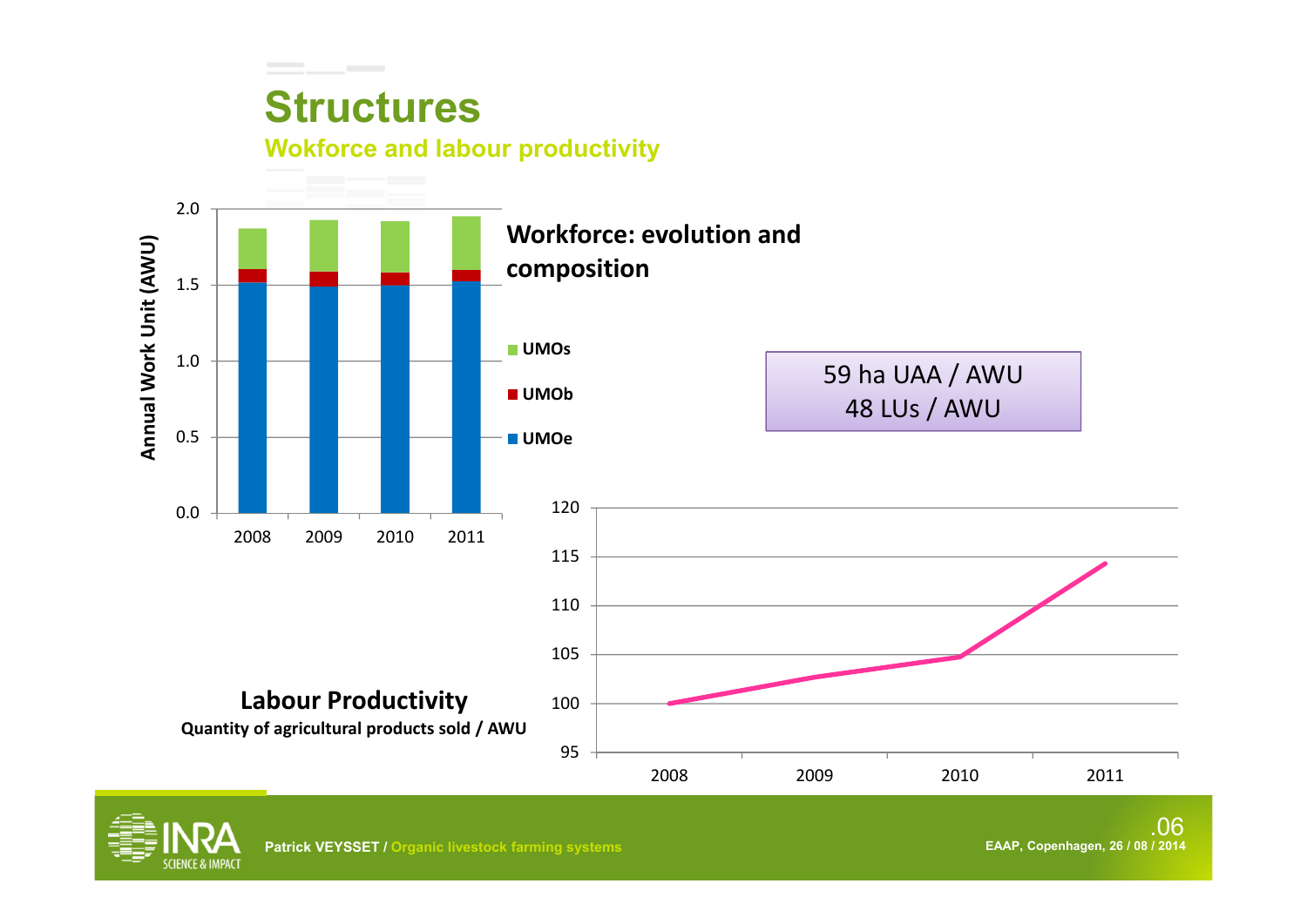

•**A better animal productivity, but a lower feed self ‐sufficiency**



Feed self‐sufficiency (energy)

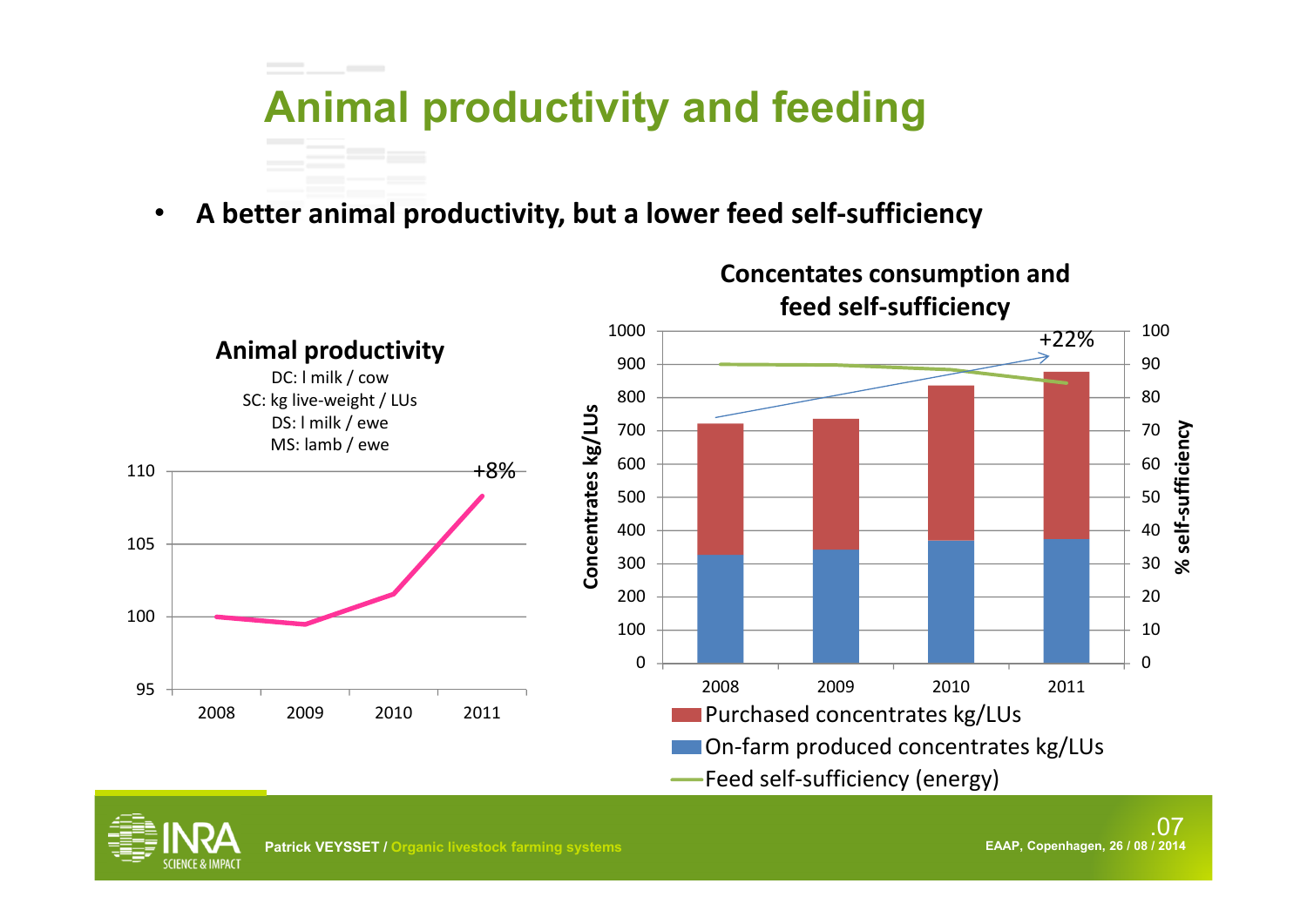

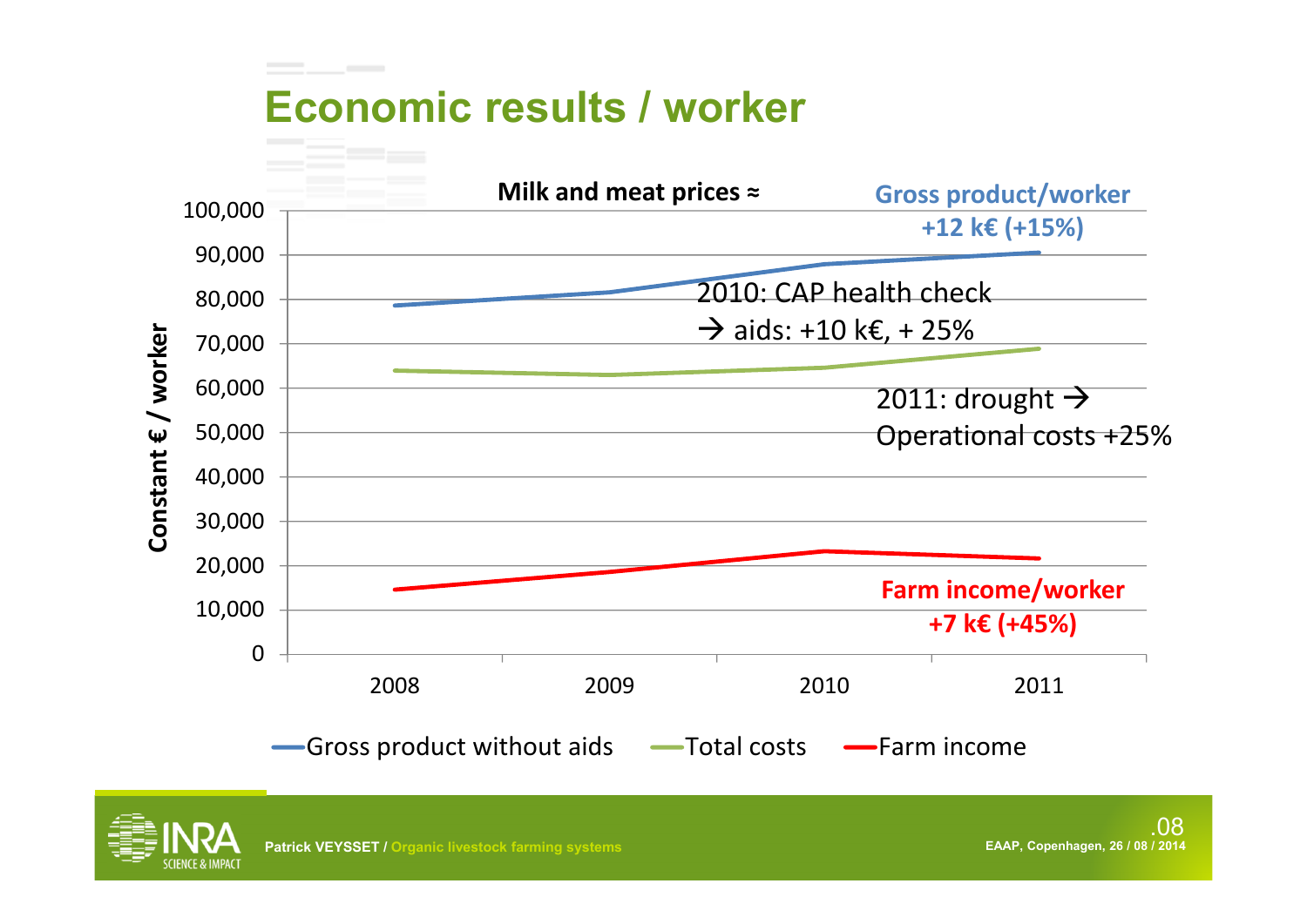## **Variability: Principal Component Analysis**

- 3 components explain 52% of the variability
	- **1. Size, annual crops area, concentrates self ‐sufficiency (19,5%)**
	- **2. Intensification, productivity per ha (18,8 %)**
	- **3. Labour productivity (14,2 %)**
- Correlations: PCA components and economic results
	- **Farm income/worker**: size, concentrates self ‐sufficiency (+), productivity/ha (‐)
- **Large mixed ‐crop livestock farms, concentrates self ‐ sufficient => farm income +++**

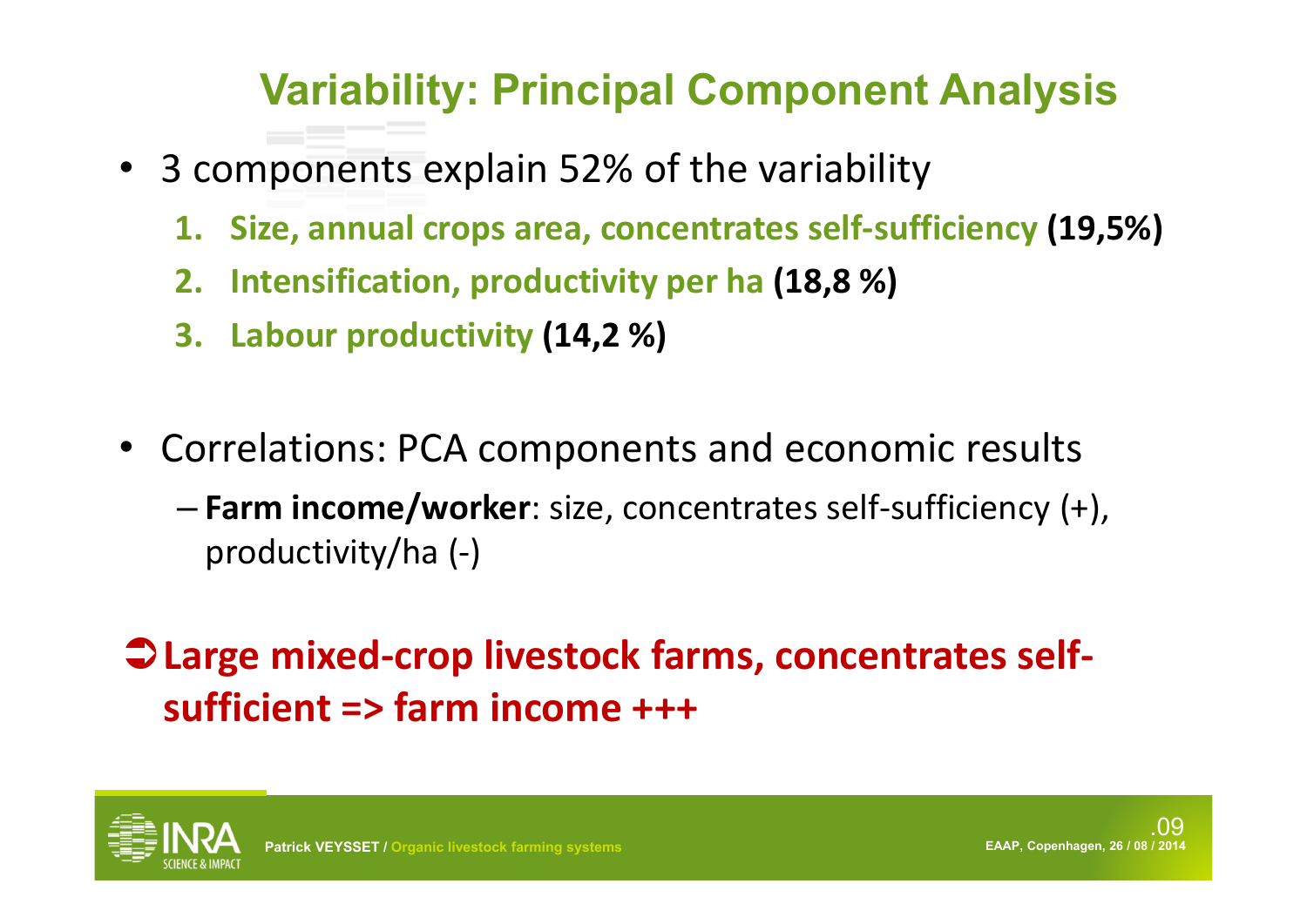# **Highest & lowest farm income / worker**

|                                             | <b>Highest farm</b><br>income/worker | Lowest farm<br>income/worker |
|---------------------------------------------|--------------------------------------|------------------------------|
| Nb of farms                                 | 13                                   | 12                           |
| incl. dairy cattle                          | 6                                    |                              |
| Incl. beef cattle                           | $\overline{3}$                       |                              |
| Incl. dairy sheep                           | 3                                    |                              |
| Incl. meat sheep                            |                                      |                              |
| Farm income €/worker<br>(average 2008-2011) | 45 280                               | 9729                         |

• Each production can be profitable

**Contract Contract** 

• Highest farm income / worker: 4x higher than the lowest!

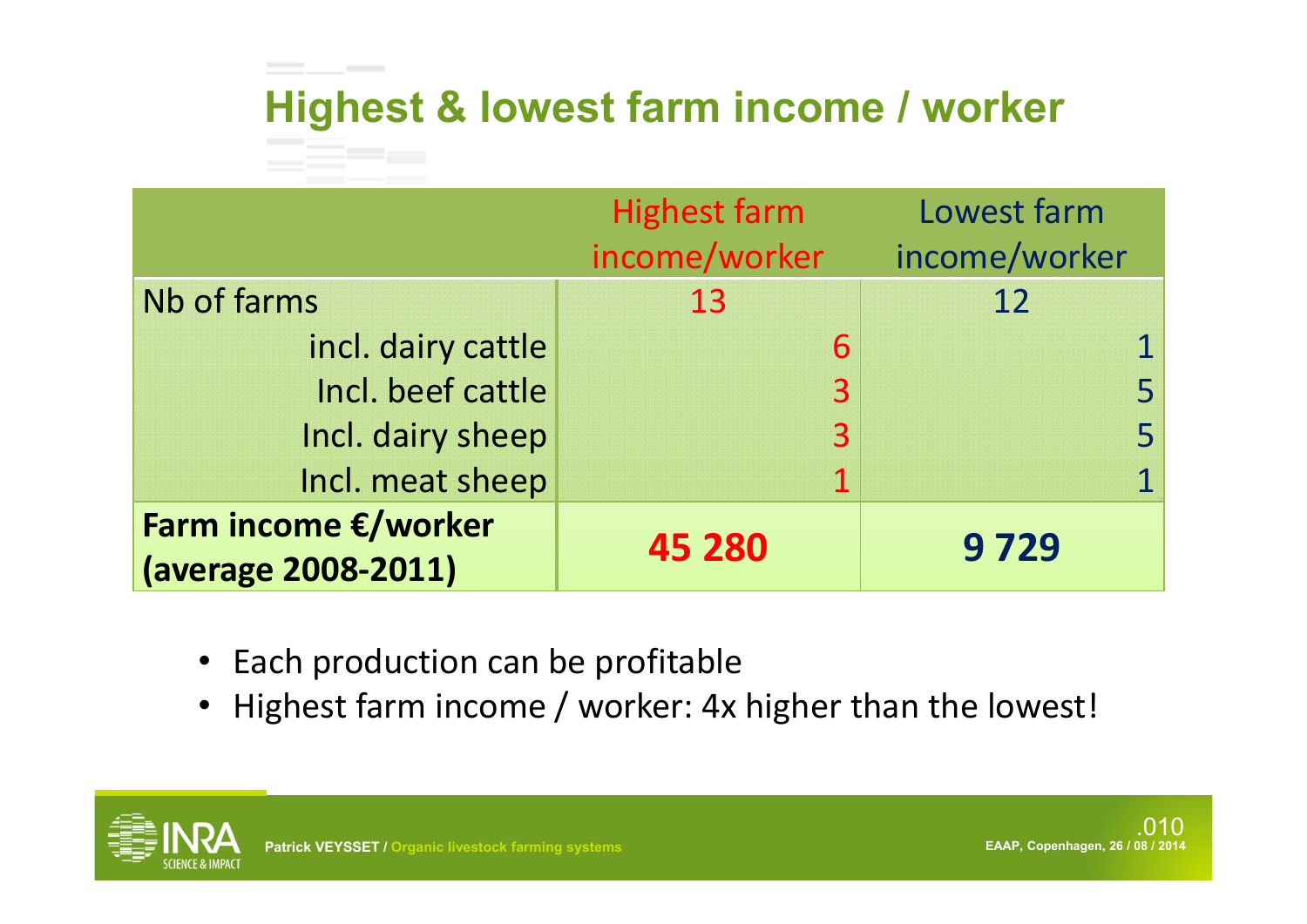## **StructureHighest & lowest farm income / worker**

|                                   | <b>Highest farm</b><br>income/worker | Lowest farm<br>income/worker | signif.  |
|-----------------------------------|--------------------------------------|------------------------------|----------|
| UAA (ha)                          | 127                                  | 102                          | $\ast$   |
| <b>Cropland % UAA</b>             | 17                                   | 11                           | ***      |
| <b>Livestock Units</b>            | 100                                  | 89                           | ä.       |
| <b>Stocking rate (LUs/ha MFA)</b> | 0,98                                 | 1,00                         | $\Omega$ |
| <b>Annual Work Units</b>          | 2,42                                 | 1,82                         | ***      |
| <b>UAA ha/AWU</b>                 | 54                                   | 62                           | $\Omega$ |
| LUs/AWU                           | 42                                   | 53                           | $**$     |

• Highest income group:

**Contract Contract** 

- larger farms with more cereal crops
- More annual work units
- **C** Lower labour productivity

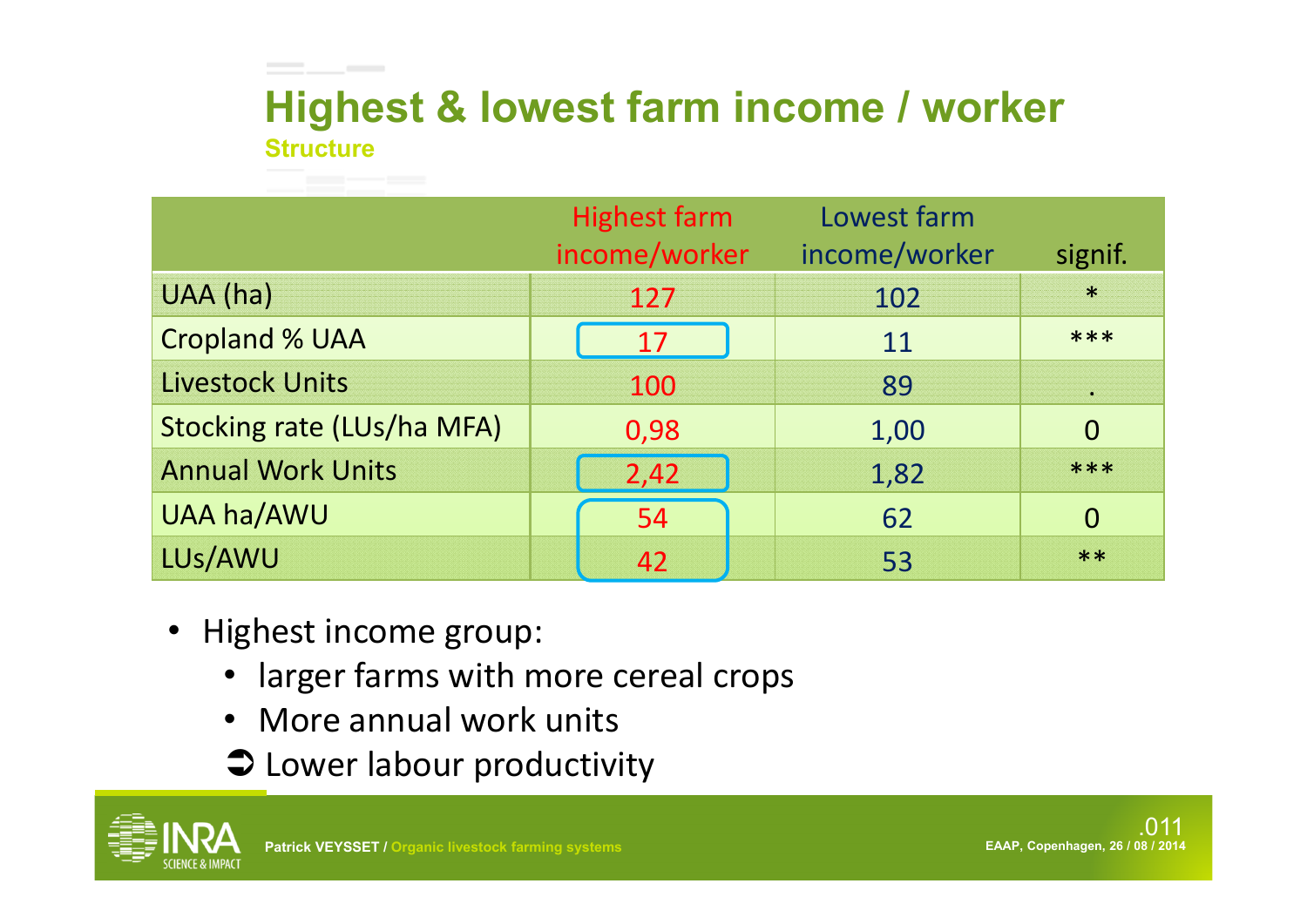## **Highest & lowest farm income / worker**

**Animal productivity and feeding**

the contract of the contract of



## **Animal Productivity AND feed self‐sufficiency**



**Patrick VEYSSET / Organic livestock farming systems EAAP, Copenhagen, 26 / 08 / 2014**

.012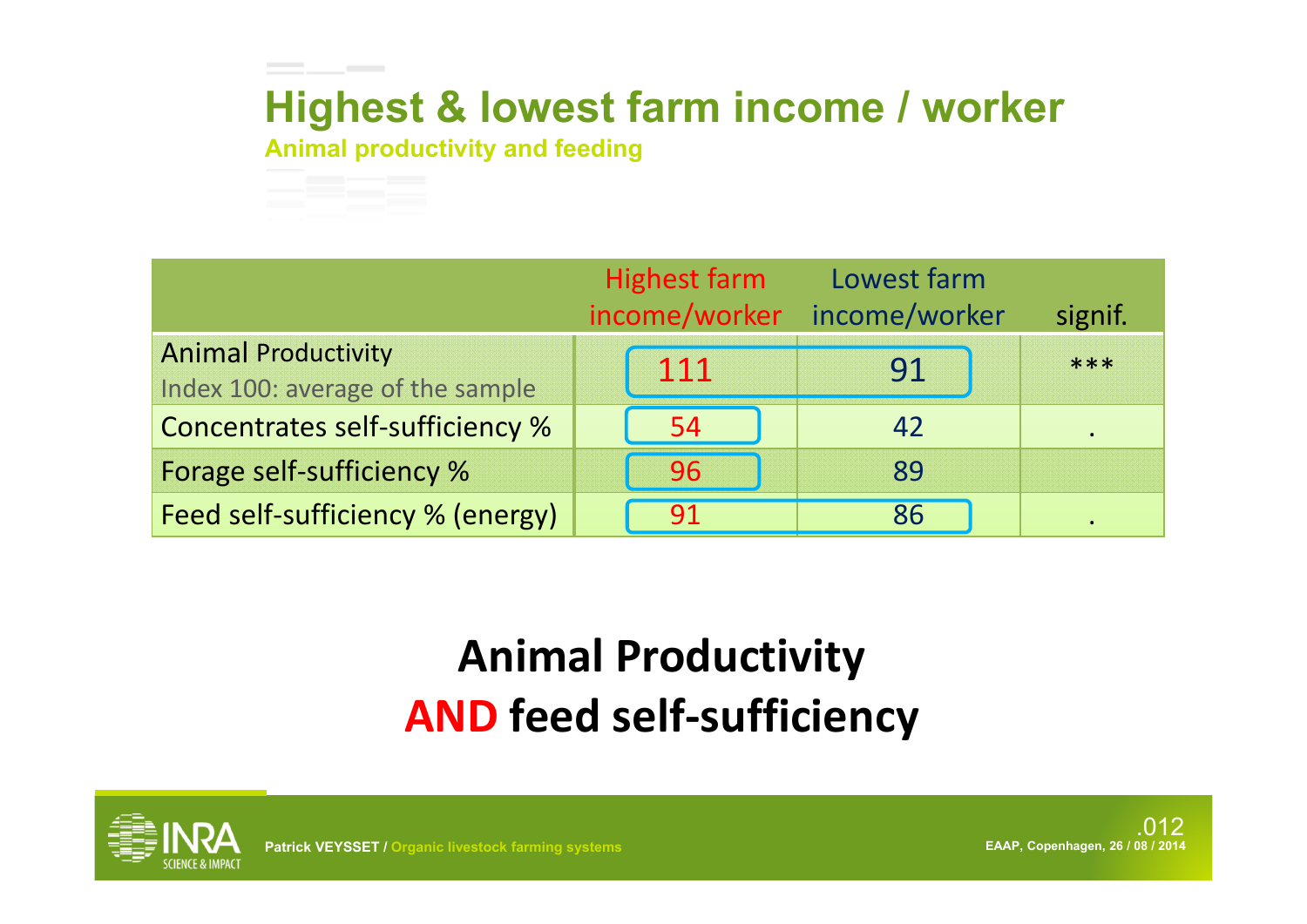### **Economic resultsHighest & lowest farm income / worker**



# **A good gross farm product AND <sup>a</sup> good control of costs**



\_\_\_

.013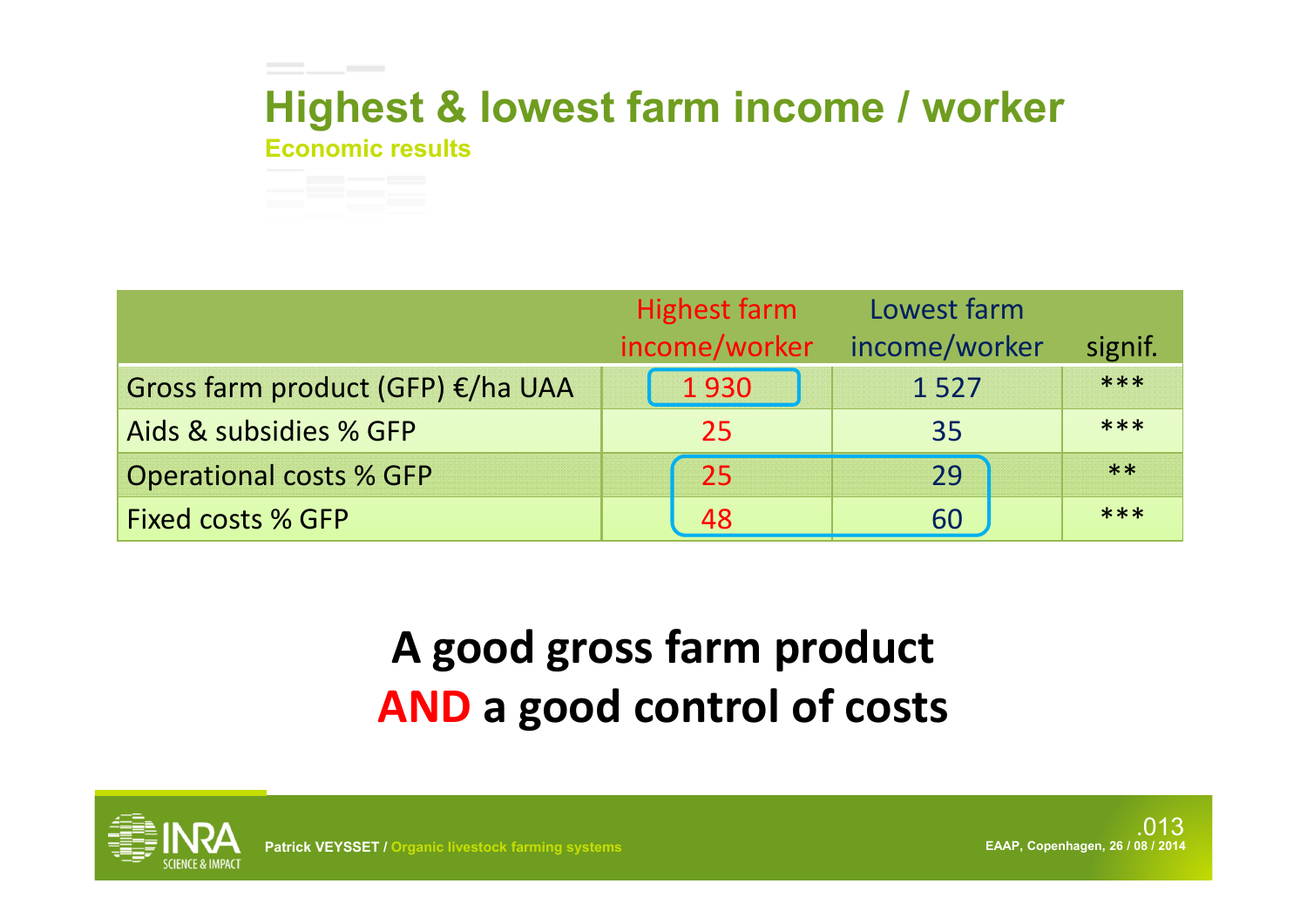

- **From 2008 to 2011:**
	- **Enlargement of the farms. Same rate than French livestock farms**
	- **Improvement of the animal productivity**
	- **Decrease of the feed self‐sufficiency**
	- **Improvement of the techno‐economic results**
	- **Sensitivity to exogenous factors (CAP, climatic hazard)**
- • **Main determinants of techno‐economic performances:**
	- **Animal productivity**
	- **Feed self‐sufficiency**
	- **Control costs / gross farm product**
- **Techno‐economic performances are more dependent on the efficiency of the production system than on the labour productivity**